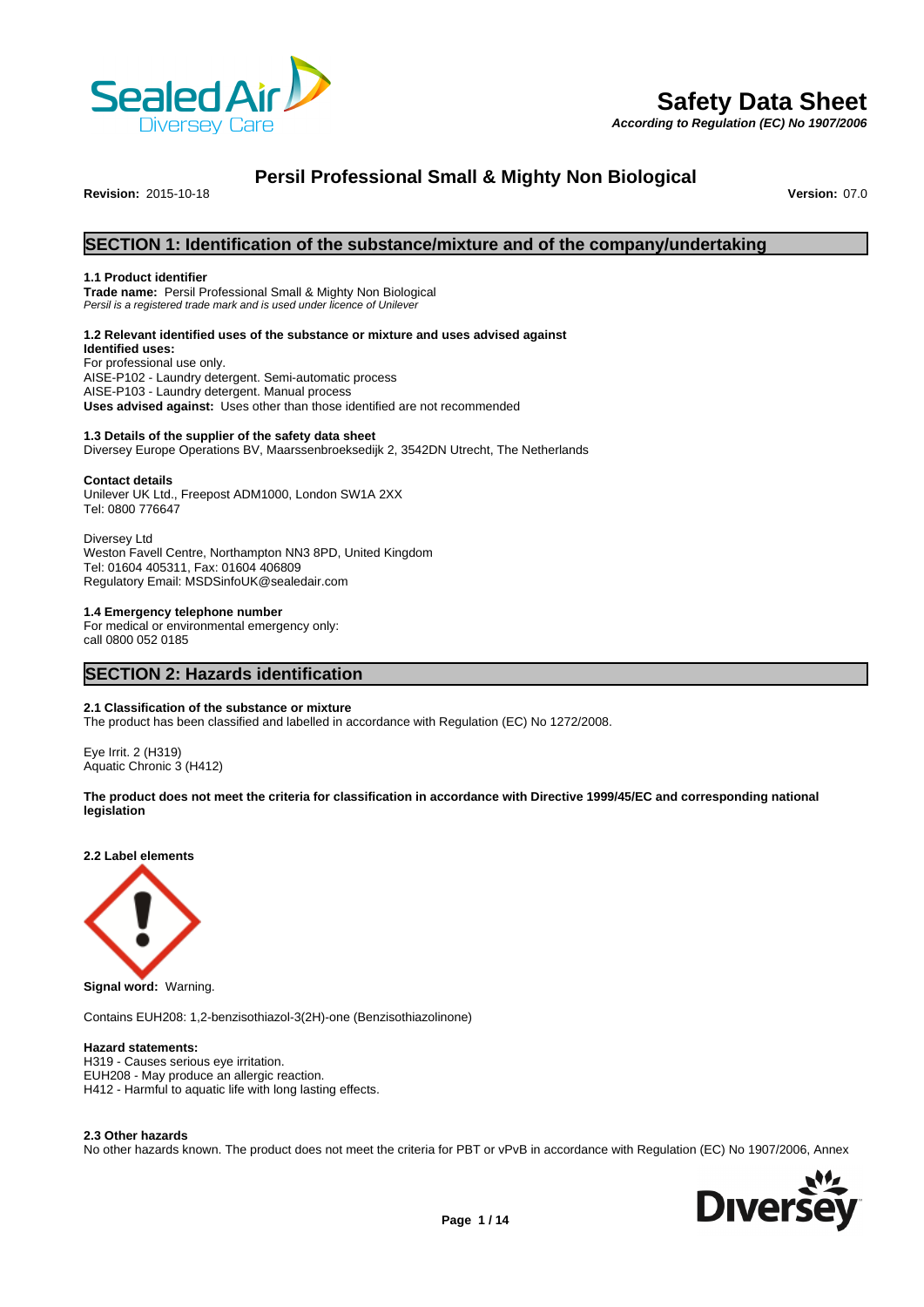XIII.

# **SECTION 3: Composition/information on ingredients**

| Ingredient(s)                      | <b>EC</b> number | <b>CAS number</b> | <b>REACH number</b> | <b>Classification</b>                                                                                                                    | <b>Classification</b><br>(1999/45/EC)    | <b>Notes</b> | Weight<br>percent |
|------------------------------------|------------------|-------------------|---------------------|------------------------------------------------------------------------------------------------------------------------------------------|------------------------------------------|--------------|-------------------|
| alkyl alcohol ethoxylate           | 500-195-7        | 68131-39-5        | No data available   | Acute Tox. 4 (H302)<br>Eye Dam. 1 (H318)<br>Aquatic Acute 1 (H400)<br>Aquatic Chronic 2<br>(H411)                                        | Xn:R22<br>Xi:R41<br>N:R50                |              | $10 - 20$         |
| sodium<br>dodecylbenzenesulphonate | 246-680-4        | 25155-30-0        | 01-2119489428-22    | Acute Tox. 4 (H302)<br>Skin Irrit. 2 (H315)<br>Eye Dam. 1 (H318)                                                                         | Xn:R22<br>Xi:R38-41                      |              | $3 - 10$          |
| sodium alkylethersulphate          | Polymer*         | 68585-34-2        | 01-2119488639-16    | Skin Irrit. 2 (H315)<br>Eye Dam. 1 (H318)<br>Aquatic Chronic 3<br>(H412)                                                                 | Xi:R38-41                                |              | $3 - 10$          |
| glycerol                           | 200-289-5        | 56-81-5           | 01-2119471987-18    | Not classified                                                                                                                           |                                          |              | $3 - 10$          |
| propane-1,2-diol                   | 200-338-0        | 57-55-6           | 01-2119456809-23    | Not classified                                                                                                                           |                                          |              | $1 - 3$           |
| 1,2-benzisothiazol-3(2H)-one       | 220-120-9        | 2634-33-5         | No data available   | Acute Tox. 2 (H330)<br>Acute Tox. 4 (H302)<br>Skin Irrit. 2 (H315)<br>Eye Dam. 1 (H318)<br>Skin Sens. 1 (H317)<br>Aquatic Acute 1 (H400) | T:R23<br>Xn:R22<br>Xi:R38-41-43<br>N:R50 |              | $0.01 - 0.1$      |

\* Polymer.

Workplace exposure limit(s), if available, are listed in subsection 8.1.

[1] Exempted: ionic mixture. See Regulation (EC) No 1907/2006, Annex V, paragraph 3 and 4. This salt is potentially present, based on calculation, and included for classification and labelling purposes only. Each starting material of the ionic mixture is registered, as required.

[2] Exempted: included in Annex IV of Regulation (EC) No 1907/2006.

[3] Exempted: Annex V of Regulation (EC) No 1907/2006.

[4] Exempted: polymer. See Article 2(9) of Regulation (EC) No 1907/2006.

For the full text of the R, H and EUH phrases mentioned in this Section, see Section 16.

## **SECTION 4: First aid measures**

#### **4.1 Description of first aid measures Inhalation:** Get medical attention or advice if you feel unwell.<br> **Skin contact:** Skin with plenty of lukewarm, gently flowing Wash skin with plenty of lukewarm, gently flowing water. If skin irritation occurs: Get medical advice or attention. **Eye contact:** Immediately rinse eyes cautiously with lukewarm water for several minutes. Remove contact lenses, if present and easy to do. Continue rinsing. If irritation occurs and persists, get medical attention. **Ingestion:** Immediately drink 1 glass of water. Get medical attention or advice if you feel unwell.<br> **Self-protection of first aider:** Consider personal protective equipment as indicated in subsection 8.2. **Self-protection of first aider:** Consider personal protective equipment as indicated in subsection 8.2. **4.2 Most important symptoms and effects, both acute and delayed Inhalation:** No known effects or symptoms in normal use.

| innalation:          | The known effects or symptoms in normal use. |
|----------------------|----------------------------------------------|
| <b>Skin contact:</b> | No known effects or symptoms in normal use.  |
| Eye contact:         | Causes severe irritation.                    |
| Ingestion:           | No known effects or symptoms in normal use.  |
|                      |                                              |

#### **4.3 Indication of any immediate medical attention and special treatment needed**

No information available on clinical testing and medical monitoring. Specific toxicological information on substances, if available, can be found in section 11.

### **SECTION 5: Firefighting measures**

## **5.1 Extinguishing media**

Carbon dioxide. Dry powder. Water spray jet. Fight larger fires with water spray jet or alcohol-resistant foam.

#### **5.2 Special hazards arising from the substance or mixture**

No special hazards known.

#### **5.3 Advice for firefighters**

As in any fire, wear self contained breathing apparatus and suitable protective clothing including gloves and eye/face protection.

# **SECTION 6: Accidental release measures**

**6.1 Personal precautions, protective equipment and emergency procedures**

No special measures required.

#### **6.2 Environmental precautions**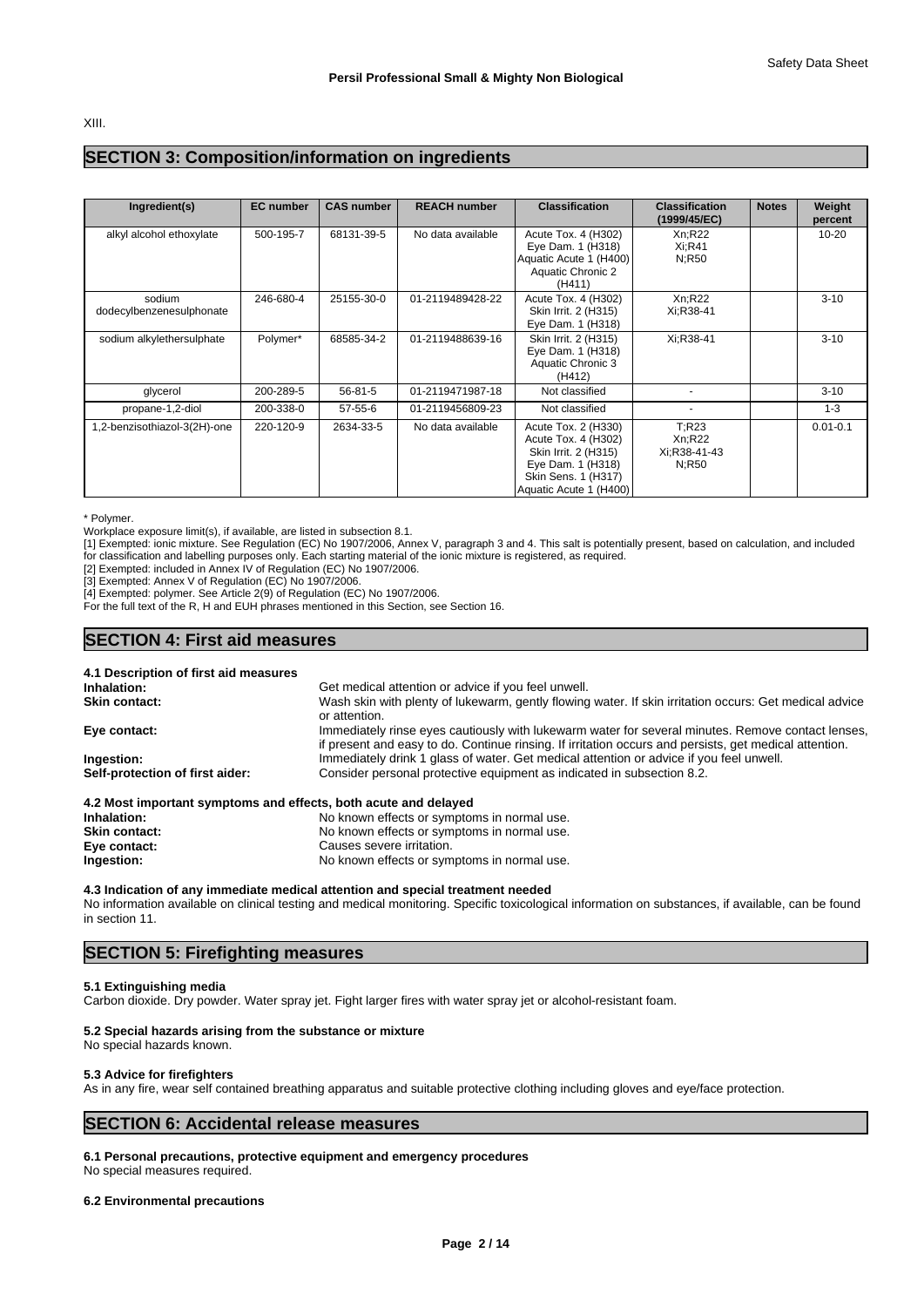Do not allow to enter drainage system, surface or ground water. Do not allow to enter the ground/soil. Dilute with plenty of water. Inform responsible authorities in case undiluted product reaches drainage system, surface or ground water or the ground/soil.

#### **6.3 Methods and material for containment and cleaning up**

Absorb with liquid-binding material (sand, diatomite, universal binders, sawdust).

#### **6.4 Reference to other sections**

For personal protective equipment see subsection 8.2. For disposal considerations see section 13.

# **SECTION 7: Handling and storage**

#### **7.1 Precautions for safe handling**

**Measures to prevent fire and explosions:**

No special precautions required.

#### **Measures required to protect the environment:**

For environmental exposure controls see subsection 8.2.

#### **Advices on general occupational hygiene:**

Handle in accordance with good industrial hygiene and safety practice. Keep away from food, drink and animal feeding stuffs. Do not mix with other products unless adviced by Sealed Air. Wash hands before breaks and at the end of workday. Wash face, hands and any exposed skin thoroughly after handling. Take off immediately all contaminated clothing. Use personal protective equipment as required. Use only with adequate ventilation.

#### **7.2 Conditions for safe storage, including any incompatibilities**

Store in accordance with local and national regulations. Keep only in original container. Store in a closed container. For conditions to avoid see subsection 10.4. For incompatible materials see subsection 10.5.

#### **7.3 Specific end use(s)**

No specific advice for end use available.

# **SECTION 8: Exposure controls/personal protection**

#### **8.1 Control parameters**

**Workplace exposure limits**

Air limit values, if available:

| Ingredient(s)    | UK - Long term<br>value(s)                     | UK - Short term<br>value(s)      |
|------------------|------------------------------------------------|----------------------------------|
| glycerol         | 10 mg/m $3$ mist                               | $30 \text{ mg/m}^3$ mist         |
| propane-1,2-diol | 150 ppm total                                  | 450 ppm total                    |
|                  | particulates and vapour particulate and vapour |                                  |
|                  | 474 mg/m <sup>3</sup> total                    | 1422 mg/m <sup>3</sup> total     |
|                  | particulates and vapour particulate and vapour |                                  |
|                  | 10 mg/m <sup>3</sup> particulates $\vert$      | 30 mg/m <sup>3</sup> particulate |

Biological limit values, if available:

Recommended monitoring procedures, if available:

Additional exposure limits under the conditions of use, if available:

#### **DNEL/DMEL and PNEC values**

#### **Human exposure** DNEL oral exposure - Consumer (mg/kg bw)

| DIVEL OI'D EXPOSULE - CONSUMER (MIG/KG DW) |                               |                                  |                              |                                 |
|--------------------------------------------|-------------------------------|----------------------------------|------------------------------|---------------------------------|
| Ingredient(s)                              | Short term - Local<br>effects | Short term - Systemic<br>effects | Long term - Local<br>effects | Long term - Systemic<br>effects |
| alkyl alcohol ethoxylate                   | No data available             | No data available                | No data available            | No data available               |
| sodium dodecylbenzenesulphonate            | No data available             | No data available                | No data available            | No data available               |
| sodium alkylethersulphate                  |                               |                                  |                              |                                 |
| glycerol                                   |                               |                                  |                              | 229                             |
| propane-1,2-diol                           |                               |                                  |                              |                                 |
| 1.2-benzisothiazol-3(2H)-one               | No data available             | No data available                | No data available            | No data available               |

DNEL dermal exposure - Worker

| Ingredient(s)                   | Short term - Local<br>effects | Short term - Systemic<br>effects (mg/kg bw) | Long term - Local<br>effects | Long term - Systemic<br>effects (mg/kg bw) |
|---------------------------------|-------------------------------|---------------------------------------------|------------------------------|--------------------------------------------|
| alkyl alcohol ethoxylate        | No data available             | No data available                           | No data available            | No data available                          |
| sodium dodecylbenzenesulphonate | No data available             | No data available                           | No data available            | No data available                          |
| sodium alkylethersulphate       |                               |                                             |                              |                                            |
| glycerol                        | No data available             |                                             | No data available            |                                            |
| propane-1,2-diol                | No data available             |                                             | No data available            |                                            |
| 1.2-benzisothiazol-3(2H)-one    | No data available             | No data available                           | No data available            | No data available                          |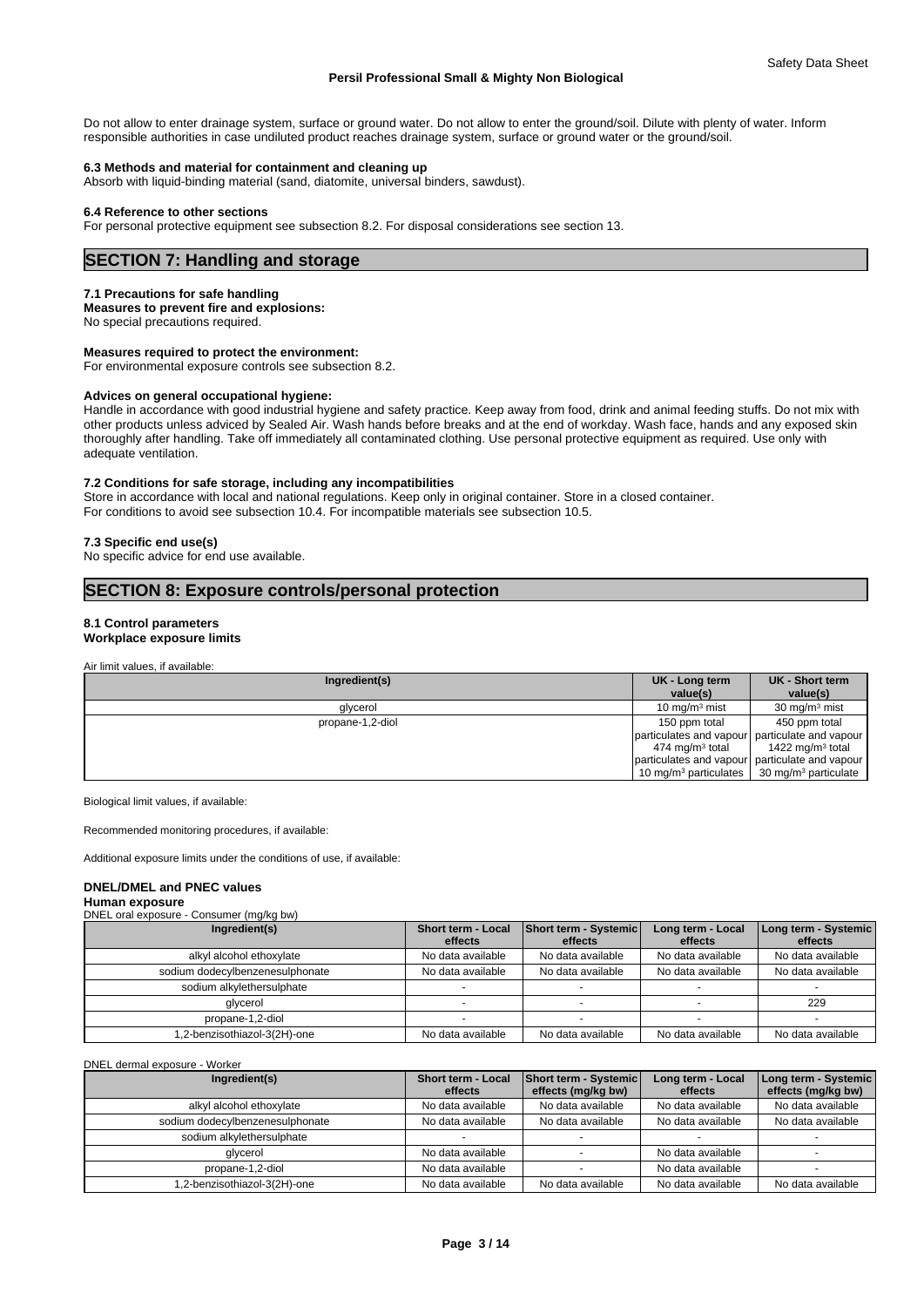#### DNEL dermal exposure - Consumer

| Ingredient(s)                   | Short term - Local<br>effects | Short term - Systemic<br>effects (mg/kg bw) | Long term - Local<br>effects | Long term - Systemic  <br>effects (mg/kg bw) |
|---------------------------------|-------------------------------|---------------------------------------------|------------------------------|----------------------------------------------|
| alkyl alcohol ethoxylate        | No data available             | No data available                           | No data available            | No data available                            |
| sodium dodecylbenzenesulphonate | No data available             | No data available                           | No data available            | No data available                            |
| sodium alkylethersulphate       |                               |                                             |                              |                                              |
| alvcerol                        | No data available             |                                             | No data available            |                                              |
| propane-1,2-diol                | No data available             |                                             | No data available            |                                              |
| 1,2-benzisothiazol-3(2H)-one    | No data available             | No data available                           | No data available            | No data available                            |

#### DNEL inhalatory exposure - Worker (mg/m<sup>3</sup>)

) and  $\overline{\phantom{a}}$ 

| Ingredient(s)                   | Short term - Local | Short term - Systemic | Long term - Local | Long term - Systemic |
|---------------------------------|--------------------|-----------------------|-------------------|----------------------|
|                                 | effects            | effects               | effects           | effects              |
| alkyl alcohol ethoxylate        | No data available  | No data available     | No data available | No data available    |
| sodium dodecylbenzenesulphonate | No data available  | No data available     | No data available | No data available    |
| sodium alkylethersulphate       |                    |                       |                   |                      |
| glycerol                        |                    |                       |                   | 56                   |
| propane-1,2-diol                |                    |                       |                   | 168                  |
| 1,2-benzisothiazol-3(2H)-one    | No data available  | No data available     | No data available | No data available    |

#### DNEL inhalatory exposure - Consumer (mg/m<sup>3</sup>)

| DNEL inhalatory exposure - Consumer (mg/m <sup>3</sup> ) |                               |                                         |                              |                                 |
|----------------------------------------------------------|-------------------------------|-----------------------------------------|------------------------------|---------------------------------|
| Ingredient(s)                                            | Short term - Local<br>effects | <b>Short term - Systemic</b><br>effects | Long term - Local<br>effects | Long term - Systemic<br>effects |
| alkyl alcohol ethoxylate                                 | No data available             | No data available                       | No data available            | No data available               |
| sodium dodecylbenzenesulphonate                          | No data available             | No data available                       | No data available            | No data available               |
| sodium alkylethersulphate                                |                               |                                         |                              |                                 |
| glycerol                                                 |                               |                                         |                              | 33                              |
| propane-1,2-diol                                         |                               |                                         |                              | 50                              |
| 1,2-benzisothiazol-3(2H)-one                             | No data available             | No data available                       | No data available            | No data available               |

#### **Environmental exposure**

#### Environmental exposure - PNEC

| Ingredient(s)                   | (mg/l)            | Surface water, fresh Surface water, marine<br>(mg/l) | Intermittent (mg/l) | Sewage treatment<br>plant (mg/l) |
|---------------------------------|-------------------|------------------------------------------------------|---------------------|----------------------------------|
| alkyl alcohol ethoxylate        | No data available | No data available                                    | No data available   | No data available                |
| sodium dodecylbenzenesulphonate | No data available | No data available                                    | No data available   | No data available                |
| sodium alkylethersulphate       |                   |                                                      |                     |                                  |
| glycerol                        | 0.885             | 0.0885                                               | 8.85                | 1000                             |
| propane-1,2-diol                | 260               | 26                                                   | 183                 | 20000                            |
| 1,2-benzisothiazol-3(2H)-one    | No data available | No data available                                    | No data available   | No data available                |

#### Environmental exposure - PNEC, continued

| Ingredient(s)                   | Sediment, freshwater<br>(mg/kg) | Sediment, marine<br>(mg/kg) | Soil (mg/kg)      | Air ( $mq/m3$ )   |
|---------------------------------|---------------------------------|-----------------------------|-------------------|-------------------|
| alkyl alcohol ethoxylate        | No data available               | No data available           | No data available | No data available |
| sodium dodecylbenzenesulphonate | No data available               | No data available           | No data available | No data available |
| sodium alkylethersulphate       |                                 |                             |                   |                   |
| glycerol                        | 3.3                             | 0.33                        | 0.141             |                   |
| propane-1,2-diol                | 572                             | 57.2                        | 50                |                   |
| 1,2-benzisothiazol-3(2H)-one    | No data available               | No data available           | No data available | No data available |

#### **8.2 Exposure controls**

*The following information applies for the uses indicated in subsection 1.2 of the Safety Data Sheet. If available, please refer to the product information sheet for application and handling instructions. Normal use conditions are assumed for this section.*

*Recommended safety measures for handling the undiluted product: Covering activities such as filling and transfer of product to application equipment, flasks or buckets*

| Appropriate engineering controls:<br>Appropriate organisational controls: | No special requirements under normal use conditions.<br>Avoid direct contact and/or splashes where possible. Train personnel.                     |
|---------------------------------------------------------------------------|---------------------------------------------------------------------------------------------------------------------------------------------------|
| Personal protective equipment                                             |                                                                                                                                                   |
| Eye / face protection:                                                    | Safety glasses are not normally required. However, their use is recommended in those cases<br>where splashes may occur when handling the product. |
| Hand protection:                                                          | Rinse and dry hands after use. For prolonged contact protection for the skin may be necessary.                                                    |
| <b>Body protection:</b>                                                   | No special requirements under normal use conditions.                                                                                              |
| <b>Respiratory protection:</b>                                            | No special requirements under normal use conditions.                                                                                              |

*Recommended safety measures for handling the diluted product:*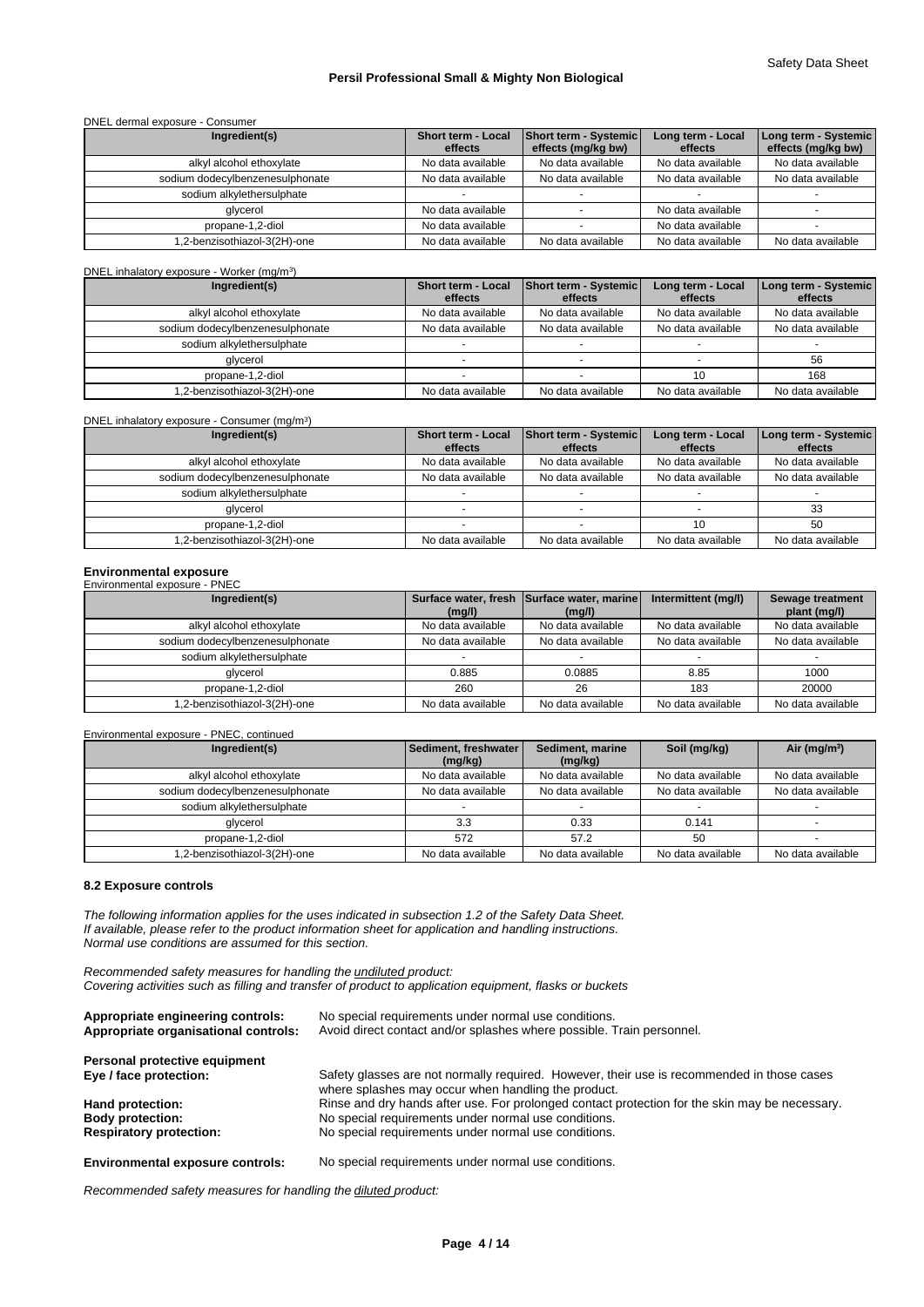**Recommended maximum concentration (%):** 2

| Appropriate engineering controls:<br>Appropriate organisational controls: | No special requirements under normal use conditions.<br>No special requirements under normal use conditions.                                      |
|---------------------------------------------------------------------------|---------------------------------------------------------------------------------------------------------------------------------------------------|
| Personal protective equipment                                             |                                                                                                                                                   |
| Eye / face protection:                                                    | Safety glasses are not normally required. However, their use is recommended in those cases<br>where splashes may occur when handling the product. |
| Hand protection:                                                          | Rinse and dry hands after use. For prolonged contact protection for the skin may be necessary.                                                    |
| <b>Body protection:</b>                                                   | No special requirements under normal use conditions.                                                                                              |
| <b>Respiratory protection:</b>                                            | No special requirements under normal use conditions.                                                                                              |
| <b>Environmental exposure controls:</b>                                   | No special requirements under normal use conditions.                                                                                              |

# **SECTION 9: Physical and chemical properties**

**9.1 Information on basic physical and chemical properties Information in this section refers to the product, unless it is specifically stated that substance data is listed**

**Method / remark**

**Physical State:** Liquid **Colour:** Clear, Opaque, White **Odour:** Slightly perfumed **Odour threshold:** Not applicable  $pH: ~ 8$  (neat) **Initial boiling point and boiling range (°C):** Not determined **Melting point/freezing point (°C):** Not determined

Substance data, boiling point

| Ingredient(s)                   | Value<br>$(^{\circ}C)$ | <b>Method</b>    | Atmospheric pressure<br>(hPa) |
|---------------------------------|------------------------|------------------|-------------------------------|
| alkyl alcohol ethoxylate        | No data available      |                  |                               |
| sodium dodecylbenzenesulphonate | No data available      |                  |                               |
| sodium alkylethersulphate       | >100                   | Method not given |                               |
| glycerol                        | 290                    | Method not given | 1013                          |
| propane-1,2-diol                | 185-190                | Method not given | 1013                          |
| .2-benzisothiazol-3(2H)-one     | No data available      |                  |                               |

#### **Method / remark**

**Flash point (°C):** Not applicable. **Sustained combustion:** Not applicable. **Evaporation rate:** Not determined **Flammability (solid, gas):** Not determined **Upper/lower flammability limit (%):** Not determined

Substance data, flammability or explosive limits, if available:

| Ingredient(s)    | <b>Lower limit</b><br>(% vol) | <b>Upper limit</b><br>(% vol) |
|------------------|-------------------------------|-------------------------------|
| glycerol         | <b>L.</b>                     |                               |
| propane-1,2-diol | <b>2.0</b>                    | $\sim$ $\sim$<br>0. 4 ا       |

## **Method / remark**

**Vapour pressure:** Not determined

| Substance data, vapour pressure |                   |                  |                            |
|---------------------------------|-------------------|------------------|----------------------------|
| Ingredient(s)                   | Value<br>(Pa)     | <b>Method</b>    | <b>Temperature</b><br>(°C) |
| alkyl alcohol ethoxylate        | No data available |                  |                            |
| sodium dodecylbenzenesulphonate | No data available |                  |                            |
| sodium alkylethersulphate       | No data available |                  |                            |
| glycerol                        | < 1               | Method not given | 20                         |
| propane-1,2-diol                | 18.6              | Method not given | 20                         |
| 1,2-benzisothiazol-3(2H)-one    | No data available |                  |                            |
|                                 |                   |                  |                            |

**Solubility in / Miscibility with Water:** Fully miscible **Vapour density:** Not determined **Relative density:** 1.04 g/cm<sup>3</sup> (20 °C)

#### **Method / remark**

Substance data, solubility in water

| 'edient(s) | Value | Method | Temperature |
|------------|-------|--------|-------------|
|            |       |        |             |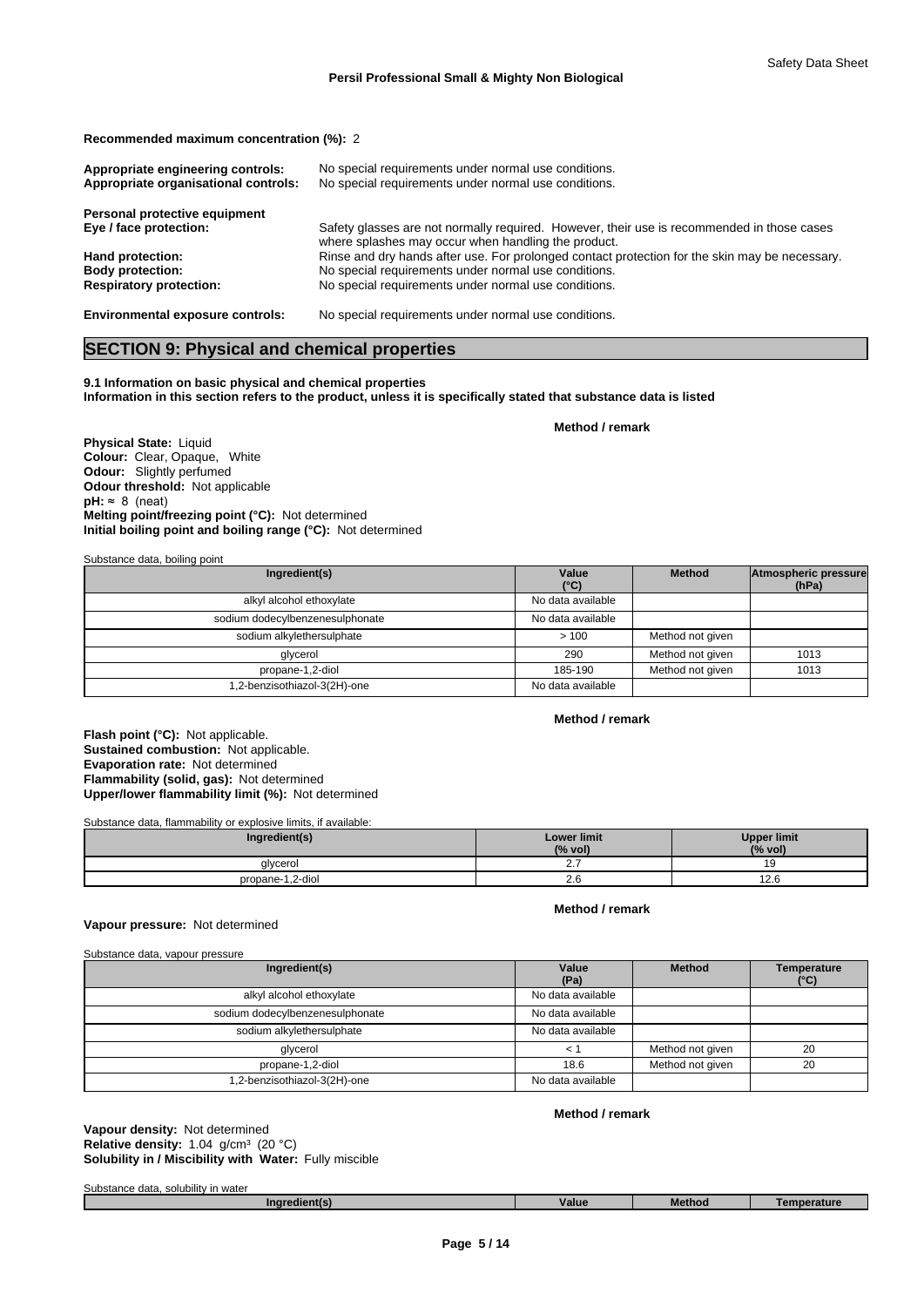|                                 | (g/l)             |                  | (°C) |  |
|---------------------------------|-------------------|------------------|------|--|
| alkyl alcohol ethoxylate        | 100               | Method not given |      |  |
| sodium dodecylbenzenesulphonate | No data available |                  |      |  |
| sodium alkylethersulphate       | Soluble           |                  | 20   |  |
| glycerol                        | 500               | Method not given | 20   |  |
| propane-1,2-diol                | Soluble           | Method not given |      |  |
| .2-benzisothiazol-3(2H)-one     | No data available |                  |      |  |

Substance data, partition coefficient n-octanol/water (log Kow): see subsection 12.3

# **Method / remark**

**Decomposition temperature:** Not applicable. **Explosive properties:** Not explosive. **Oxidising properties:** Not oxidising **Viscosity:**  $≈ 400$  mPa.s (20 °C) **Autoignition temperature:** Not determined

#### **9.2 Other information**

**Surface tension (N/m):** Not determined **Corrosion to metals:** Not corrosive

Substance data, dissociation constant, if available:

# **SECTION 10: Stability and reactivity**

#### **10.1 Reactivity**

No reactivity hazards known under normal storage and use conditions.

#### **10.2 Chemical stability**

Stable under normal storage and use conditions.

#### **10.3 Possibility of hazardous reactions**

No hazardous reactions known under normal storage and use conditions.

#### **10.4 Conditions to avoid**

None known under normal storage and use conditions.

#### **10.5 Incompatible materials**

None known under normal use conditions.

#### **10.6 Hazardous decomposition products**

None known under normal storage and use conditions.

# **SECTION 11: Toxicological information**

#### **11.1 Information on toxicological effects**

Mixture data:

#### **Relevant calculated ATE(s):**

ATE - Oral (mg/kg): >2000

| Skin irritation and corrosivity          |                                   |
|------------------------------------------|-----------------------------------|
| <b>Result:</b> Not corrosive or irritant | <b>Method:</b> Weight of evidence |
| Eye irritation and corrosivity           |                                   |
| <b>Result:</b> Eye irritant 2            | <b>Method:</b> Weight of evidence |

Substance data, where relevant and available, are listed below.

#### **Acute toxicity** Acute oral toxicity

| Ingredient(s)                   | Endpoint  | Value<br>(mg/kg)     | <b>Species</b> | Method            | <b>Exposure</b><br>time (h) |
|---------------------------------|-----------|----------------------|----------------|-------------------|-----------------------------|
| alkyl alcohol ethoxylate        | $LD_{50}$ | $>$ 300 - 2000       |                | Method not given  |                             |
| sodium dodecylbenzenesulphonate |           | No data<br>available |                |                   |                             |
| sodium alkylethersulphate       | $LD_{50}$ | > 2000               | Rat            | OECD 401 (EU B.1) |                             |
| glycerol                        | $LD_{50}$ | 12600                | Rat            | Method not given  |                             |
| propane-1,2-diol                | $LD_{50}$ | >10000               | Rat            | Method not given  |                             |
| 1,2-benzisothiazol-3(2H)-one    |           | No data<br>available |                |                   |                             |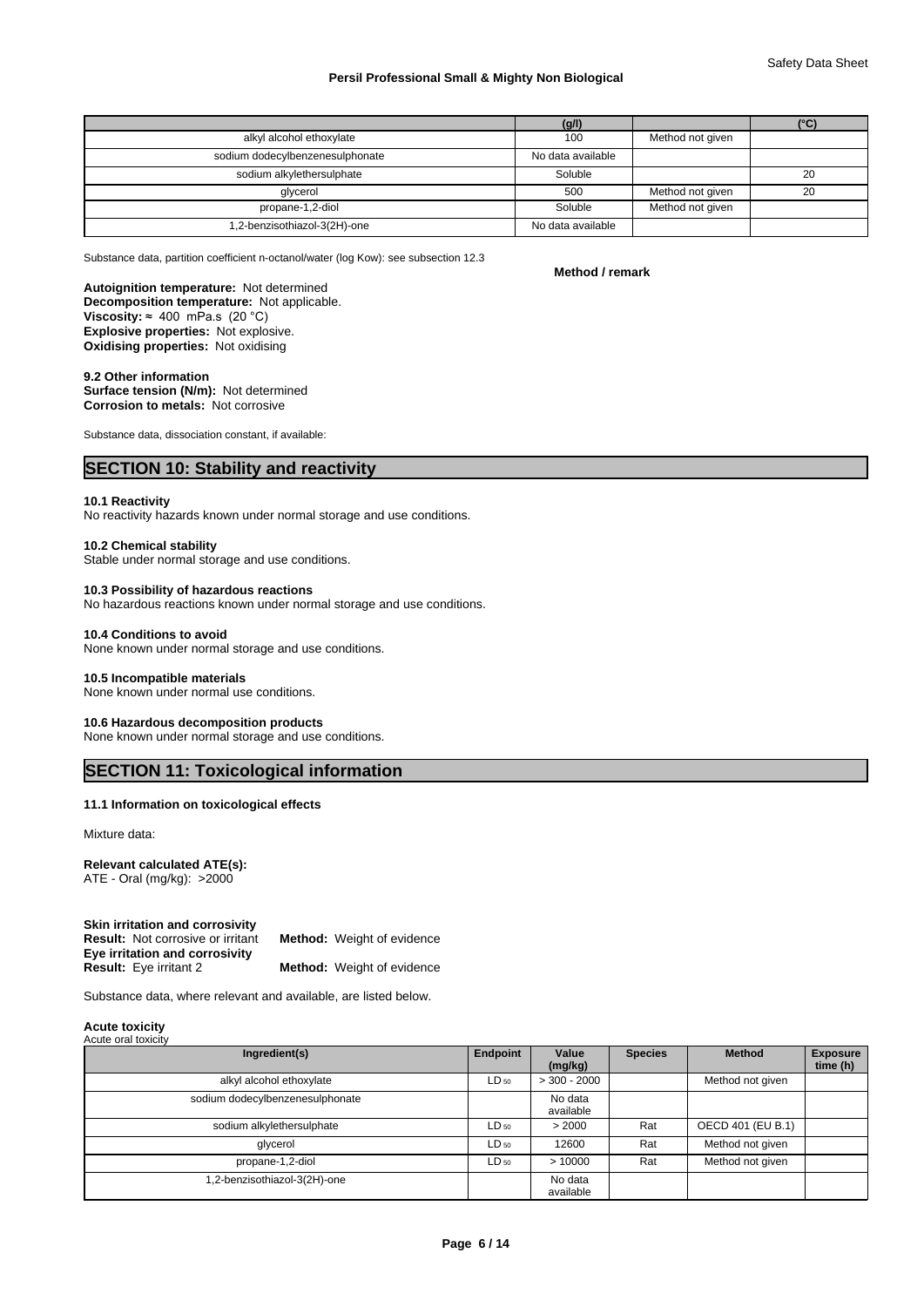#### Acute dermal toxicity

| Ingredient(s)                   | Endpoint  | Value<br>(mg/kg)     | <b>Species</b> | <b>Method</b>     | <b>Exposure</b><br>time (h) |
|---------------------------------|-----------|----------------------|----------------|-------------------|-----------------------------|
| alkyl alcohol ethoxylate        | $LD_{50}$ | > 2000               |                | Method not given  |                             |
| sodium dodecylbenzenesulphonate |           | No data<br>available |                |                   |                             |
| sodium alkylethersulphate       | $LD_{50}$ | > 2000               | Rat            | OECD 402 (EU B.3) |                             |
| glycerol                        | $LD_{50}$ | >10000               | Rabbit         | Method not given  |                             |
| propane-1,2-diol                | $LD_{50}$ | > 2000               | Rabbit         | Method not given  |                             |
| 1,2-benzisothiazol-3(2H)-one    |           | No data<br>available |                |                   |                             |

| Acute inhalative toxicity |  |
|---------------------------|--|
|---------------------------|--|

| Ingredient(s)                   | Endpoint  | Value<br>(mg/l)                            | <b>Species</b> | Method             | <b>Exposure</b><br>time (h) |
|---------------------------------|-----------|--------------------------------------------|----------------|--------------------|-----------------------------|
| alkyl alcohol ethoxylate        |           | No data<br>available                       |                |                    |                             |
| sodium dodecylbenzenesulphonate |           | No data<br>available                       |                |                    |                             |
| sodium alkylethersulphate       |           | No data<br>available                       |                |                    |                             |
| glycerol                        |           | No data<br>available                       |                |                    |                             |
| propane-1,2-diol                | $LC_{50}$ | $> 317$ (mist) No<br>mortality<br>observed | Rabbit         | Non guideline test |                             |
| 1,2-benzisothiazol-3(2H)-one    |           | No data<br>available                       |                |                    |                             |

# **Irritation and corrosivity** Skin irritation and corrosivity

| Ingredient(s)                   | Result            | <b>Species</b> | <b>Method</b>     | <b>Exposure time</b> |
|---------------------------------|-------------------|----------------|-------------------|----------------------|
| alkyl alcohol ethoxylate        | No data available |                |                   |                      |
| sodium dodecylbenzenesulphonate | No data available |                |                   |                      |
| sodium alkylethersulphate       | Irritant          | Rabbit         | OECD 404 (EU B.4) |                      |
| glycerol                        | Not irritant      |                | OECD 404 (EU B.4) |                      |
| propane-1,2-diol                | Not irritant      | Rabbit         | OECD 404 (EU B.4) |                      |
| 1,2-benzisothiazol-3(2H)-one    | No data available |                |                   |                      |

#### Eye irritation and corrosivity

| Ingredient(s)                   | Result                       | <b>Species</b> | <b>Method</b>     | <b>Exposure time</b> |
|---------------------------------|------------------------------|----------------|-------------------|----------------------|
| alkyl alcohol ethoxylate        | No data available            |                |                   |                      |
| sodium dodecylbenzenesulphonate | No data available            |                |                   |                      |
| sodium alkylethersulphate       | Severe damage                | Rabbit         | OECD 405 (EU B.5) |                      |
| glycerol                        | Not corrosive or<br>irritant |                | Method not given  |                      |
| propane-1,2-diol                | Not corrosive or<br>irritant | Rabbit         | OECD 405 (EU B.5) |                      |
| .2-benzisothiazol-3(2H)-one     | No data available            |                |                   |                      |

| Respiratory tract irritation and corrosivity |                   |                |               |                      |  |  |  |
|----------------------------------------------|-------------------|----------------|---------------|----------------------|--|--|--|
| Ingredient(s)                                | Result            | <b>Species</b> | <b>Method</b> | <b>Exposure time</b> |  |  |  |
| alkyl alcohol ethoxylate                     | No data available |                |               |                      |  |  |  |
| sodium dodecylbenzenesulphonate              | No data available |                |               |                      |  |  |  |
| sodium alkylethersulphate                    | No data available |                |               |                      |  |  |  |
| glycerol                                     | No data available |                |               |                      |  |  |  |
| propane-1,2-diol                             | No data available |                |               |                      |  |  |  |
| 1,2-benzisothiazol-3(2H)-one                 | No data available |                |               |                      |  |  |  |

| Sensitisation<br>Sensitisation by skin contact |                   |                |                                                |                          |
|------------------------------------------------|-------------------|----------------|------------------------------------------------|--------------------------|
| Ingredient(s)                                  | Result            | <b>Species</b> | <b>Method</b>                                  | <b>Exposure time (h)</b> |
| alkyl alcohol ethoxylate                       | No data available |                |                                                |                          |
| sodium dodecylbenzenesulphonate                | No data available |                |                                                |                          |
| sodium alkylethersulphate                      | Not sensitising   | Guinea pig     | OECD 406 (EU B.6) /<br><b>GPMT Read across</b> |                          |
| glycerol                                       | Not sensitising   | Human          | Human repeated patch<br>test                   |                          |
| propane-1,2-diol                               | Not sensitising   | Guinea pig     | OECD 406 (EU B.6) /<br><b>GPMT</b>             |                          |
| .2-benzisothiazol-3(2H)-one                    | No data available |                |                                                |                          |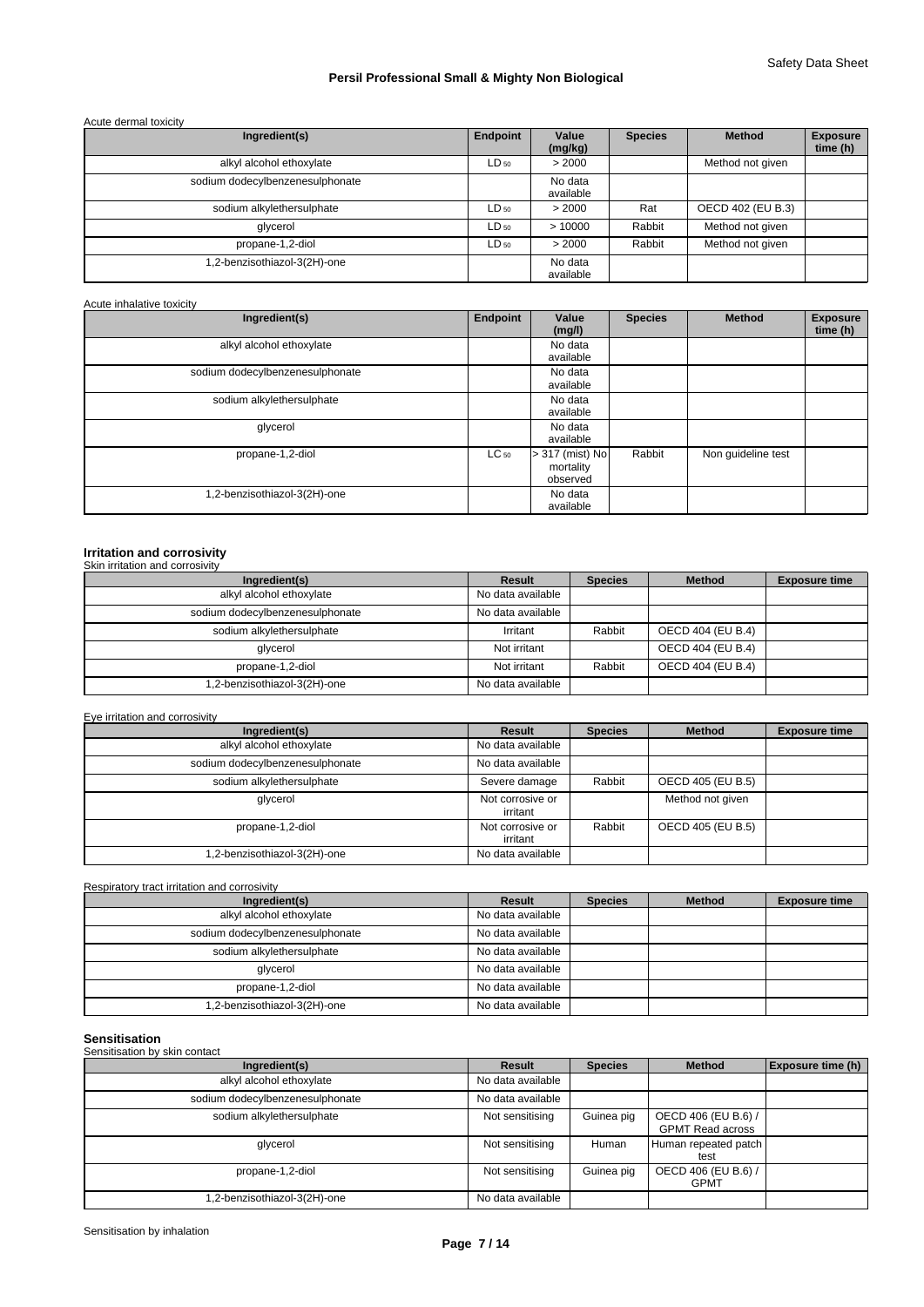# Safety Data Sheet

# **Persil Professional Small & Mighty Non Biological**

| Ingredient(s)                   | Result            | <b>Species</b> | <b>Method</b> | <b>Exposure time</b> |
|---------------------------------|-------------------|----------------|---------------|----------------------|
| alkyl alcohol ethoxylate        | No data available |                |               |                      |
| sodium dodecylbenzenesulphonate | No data available |                |               |                      |
| sodium alkylethersulphate       | No data available |                |               |                      |
| glycerol                        | No data available |                |               |                      |
| propane-1,2-diol                | No data available |                |               |                      |
| 1,2-benzisothiazol-3(2H)-one    | No data available |                |               |                      |

# **CMR effects (carcinogenicity, mutagenicity and toxicity for reproduction)** Mutagenicity

| Ingredient(s)                   | Result (in-vitro)                                      | <b>Method</b><br>(in-vitro)                | Result (in-vivo)                                       | <b>Method</b><br>(in-vivo) |
|---------------------------------|--------------------------------------------------------|--------------------------------------------|--------------------------------------------------------|----------------------------|
| alkyl alcohol ethoxylate        | No evidence for mutagenicity, negative<br>test results |                                            | No data available                                      |                            |
| sodium dodecylbenzenesulphonate | No data available                                      |                                            | No data available                                      |                            |
| sodium alkylethersulphate       | No evidence for mutagenicity, negative<br>test results | OECD 476<br>(Chinese)<br>Hamster<br>Ovary) | No evidence for mutagenicity, negative<br>test results |                            |
| glycerol                        | No evidence for mutagenicity, negative<br>test results | B.12/13                                    | OECD 471 (EU No data available                         |                            |
| propane-1,2-diol                | No evidence for mutagenicity, negative<br>test results | Method not<br>given                        | No data available                                      |                            |
| .2-benzisothiazol-3(2H)-one     | <b>No data available</b>                               |                                            | No data available                                      |                            |

#### **Carcinogenicity**

| Ingredient(s)                   | Effect                                                 |
|---------------------------------|--------------------------------------------------------|
| alkyl alcohol ethoxylate        | No evidence for carcinogenicity, negative test results |
| sodium dodecylbenzenesulphonate | No data available                                      |
| sodium alkylethersulphate       | No evidence for carcinogenicity, negative test results |
| glycerol                        | No evidence for carcinogenicity, negative test results |
| propane-1,2-diol                | No evidence for carcinogenicity, negative test results |
| 1,2-benzisothiazol-3(2H)-one    | No data available                                      |

#### Toxicity for reproduction

| Ingredient(s)                          | <b>Endpoint</b> | <b>Specific effect</b> | Value<br>$\left \frac{\text{mg}}{\text{kg}}\right $ bw/d) | <b>Species</b> | <b>Method</b>                   | <b>Exposure</b><br>time | <b>Remarks and other effects</b><br>reported        |
|----------------------------------------|-----------------|------------------------|-----------------------------------------------------------|----------------|---------------------------------|-------------------------|-----------------------------------------------------|
| alkyl alcohol ethoxylate               |                 |                        | No data<br>available                                      |                |                                 |                         | Not toxic for reproduction                          |
| sodium<br>dodecylbenzenesulpho<br>nate |                 |                        | No data<br>available                                      |                |                                 |                         |                                                     |
| sodium<br>alkylethersulphate           | <b>NOAEL</b>    | Developmental toxicity | 86.6                                                      | Rat            | OECD 416,<br>(EU B.35),<br>oral |                         | No known significant effects or<br>critical hazards |
| glycerol                               |                 |                        | No data<br>available                                      |                |                                 |                         | Not toxic for reproduction                          |
| propane-1,2-diol                       |                 |                        | No data<br>available                                      |                |                                 |                         | No evidence for reproductive<br>toxicity            |
| 1,2-benzisothiazol-3(2H<br>)-one       |                 |                        | No data<br>available                                      |                |                                 |                         |                                                     |

# **Repeated dose toxicity** Sub-acute or sub-chronic oral toxicity

| Ingredient(s)                   | Endpoint     | Value<br>(mg/kg bw/d) | <b>Species</b> | Method              | $ time$ (days) $ $ | Exposure Specific effects and organs<br>affected |
|---------------------------------|--------------|-----------------------|----------------|---------------------|--------------------|--------------------------------------------------|
| alkyl alcohol ethoxylate        |              | No data<br>available  |                |                     |                    |                                                  |
| sodium dodecylbenzenesulphonate |              | No data<br>available  |                |                     |                    |                                                  |
| sodium alkylethersulphate       | <b>NOAEL</b> | 50                    |                | Method not<br>qiven |                    |                                                  |
| glycerol                        |              | No data<br>available  |                |                     |                    |                                                  |
| propane-1,2-diol                |              | No data<br>available  |                |                     |                    |                                                  |
| 1,2-benzisothiazol-3(2H)-one    |              | No data<br>available  |                |                     |                    |                                                  |

#### Sub-chronic dermal toxicity

| Ingredient(s)                   | Endpoint    | Value<br>(mg/kg bw/d) | <b>Species</b> | <b>Method</b> | $ time$ (days) $ $ | <b>Exposure   Specific effects and organs  </b><br>affected |
|---------------------------------|-------------|-----------------------|----------------|---------------|--------------------|-------------------------------------------------------------|
|                                 |             |                       |                |               |                    |                                                             |
| alkyl alcohol ethoxylate        |             | No data               |                |               |                    |                                                             |
|                                 |             | available             |                |               |                    |                                                             |
| sodium dodecylbenzenesulphonate |             | No data               |                |               |                    |                                                             |
|                                 |             | available             |                |               |                    |                                                             |
| sodium alkylethersulphate       | <b>NOEL</b> | >12.5                 |                | Method not    |                    |                                                             |
|                                 |             |                       |                | given         |                    |                                                             |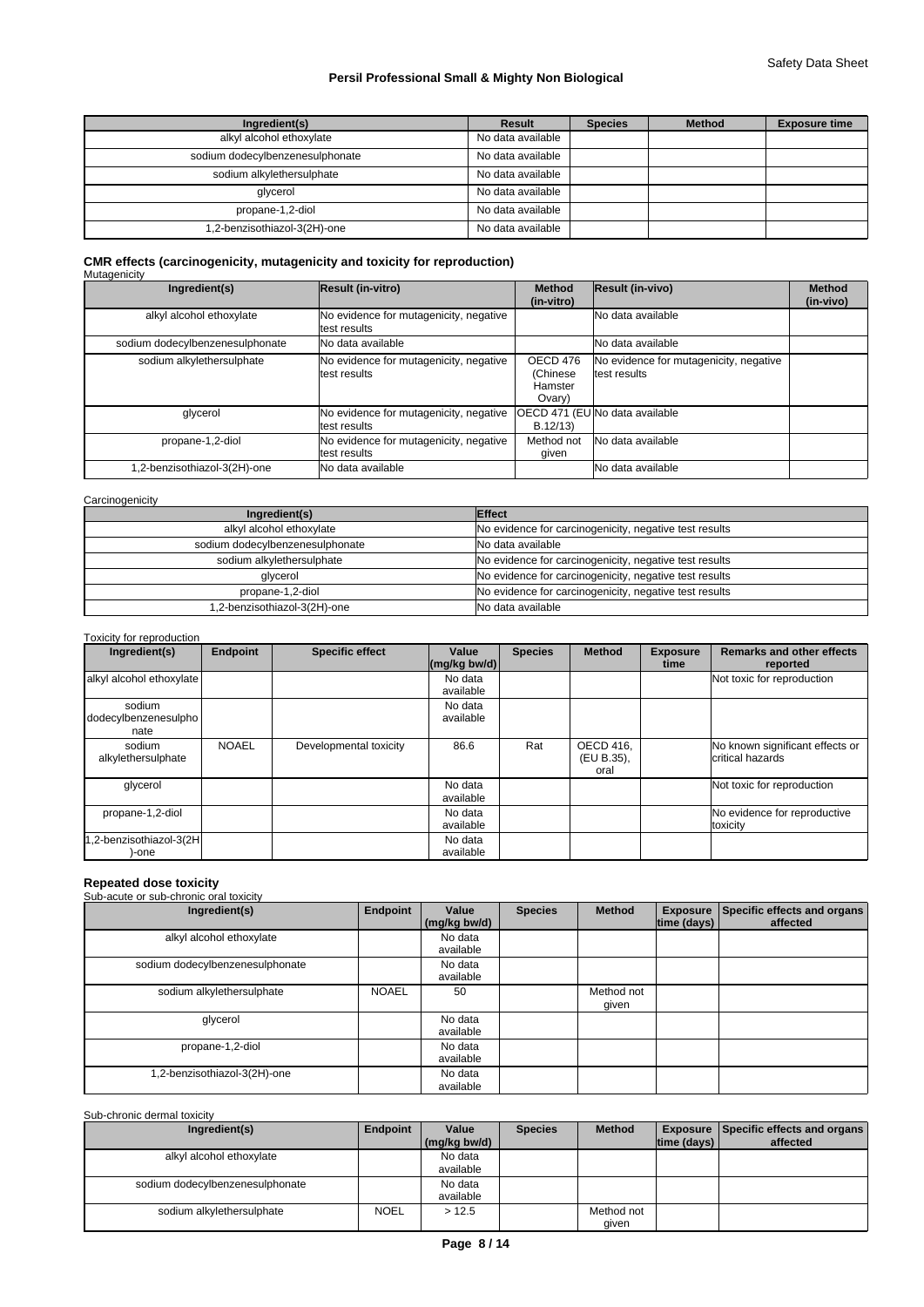| glycerol                     | No data<br>available |  |  |
|------------------------------|----------------------|--|--|
| propane-1,2-diol             | No data<br>available |  |  |
| 1,2-benzisothiazol-3(2H)-one | No data<br>available |  |  |

#### Sub-chronic inhalation toxicity

| Ingredient(s)                   | Endpoint | Value<br>(mg/kg bw/d) | <b>Species</b> | <b>Method</b> | <b>Exposure</b><br> time (days) | Specific effects and organs<br>affected |
|---------------------------------|----------|-----------------------|----------------|---------------|---------------------------------|-----------------------------------------|
| alkyl alcohol ethoxylate        |          | No data<br>available  |                |               |                                 |                                         |
| sodium dodecylbenzenesulphonate |          | No data<br>available  |                |               |                                 |                                         |
| sodium alkylethersulphate       |          | No data<br>available  |                |               |                                 |                                         |
| glycerol                        |          | No data<br>available  |                |               |                                 |                                         |
| propane-1,2-diol                |          | No data<br>available  |                |               |                                 |                                         |
| 1,2-benzisothiazol-3(2H)-one    |          | No data<br>available  |                |               |                                 |                                         |

| Chronic toxicity                       |                          |          |                       |                |               |                         |                                         |               |
|----------------------------------------|--------------------------|----------|-----------------------|----------------|---------------|-------------------------|-----------------------------------------|---------------|
| Ingredient(s)                          | <b>Exposure</b><br>route | Endpoint | Value<br>(mg/kg bw/d) | <b>Species</b> | <b>Method</b> | <b>Exposure</b><br>time | Specific effects and<br>organs affected | <b>Remark</b> |
| alkyl alcohol ethoxylate               |                          |          | No data<br>available  |                |               |                         |                                         |               |
| sodium<br>dodecylbenzenesulpho<br>nate |                          |          | No data<br>available  |                |               |                         |                                         |               |
| sodium<br>alkylethersulphate           |                          |          | No data<br>available  |                |               |                         |                                         |               |
| glycerol                               |                          |          | No data<br>available  |                |               |                         |                                         |               |
| propane-1,2-diol                       |                          |          | No data<br>available  |                |               |                         |                                         |               |
| 1,2-benzisothiazol-3(2H<br>-one        |                          |          | No data<br>available  |                |               |                         |                                         |               |

#### STOT-single exposure

| Ingredient(s)                   | Affected organ(s) |
|---------------------------------|-------------------|
| alkyl alcohol ethoxylate        | No data available |
| sodium dodecylbenzenesulphonate | No data available |
| sodium alkylethersulphate       | No data available |
| glycerol                        | No data available |
| propane-1,2-diol                | No data available |
| 1.2-benzisothiazol-3(2H)-one    | No data available |

#### STOT-repeated exposure

| Ingredient(s)                   | Affected organ(s) |
|---------------------------------|-------------------|
| alkyl alcohol ethoxylate        | No data available |
| sodium dodecylbenzenesulphonate | No data available |
| sodium alkylethersulphate       | No data available |
| glycerol                        | No data available |
| propane-1,2-diol                | No data available |
| 1,2-benzisothiazol-3(2H)-one    | No data available |

#### **Aspiration hazard**

Substances with an aspiration hazard (H304), if any, are listed in section 3. If relevant, see section 9 for dynamic viscosity and relative density of the product.

#### **Potential adverse health effects and symptoms**

Effects and symptoms related to the product, if any, are listed in subsection 4.2.

# **SECTION 12: Ecological information**

#### **12.1 Toxicity**

No data is available on the mixture.

Substance data, where relevant and available, are listed below

#### **Aquatic short-term toxicity**

| Aquatic short-term toxicity<br>- fish |          |        |                |               |          |
|---------------------------------------|----------|--------|----------------|---------------|----------|
| Ingredient(s)                         | Endpoint | Value  | <b>Species</b> | <b>Method</b> | Exposure |
|                                       |          | (mg/l) |                |               | time (h) |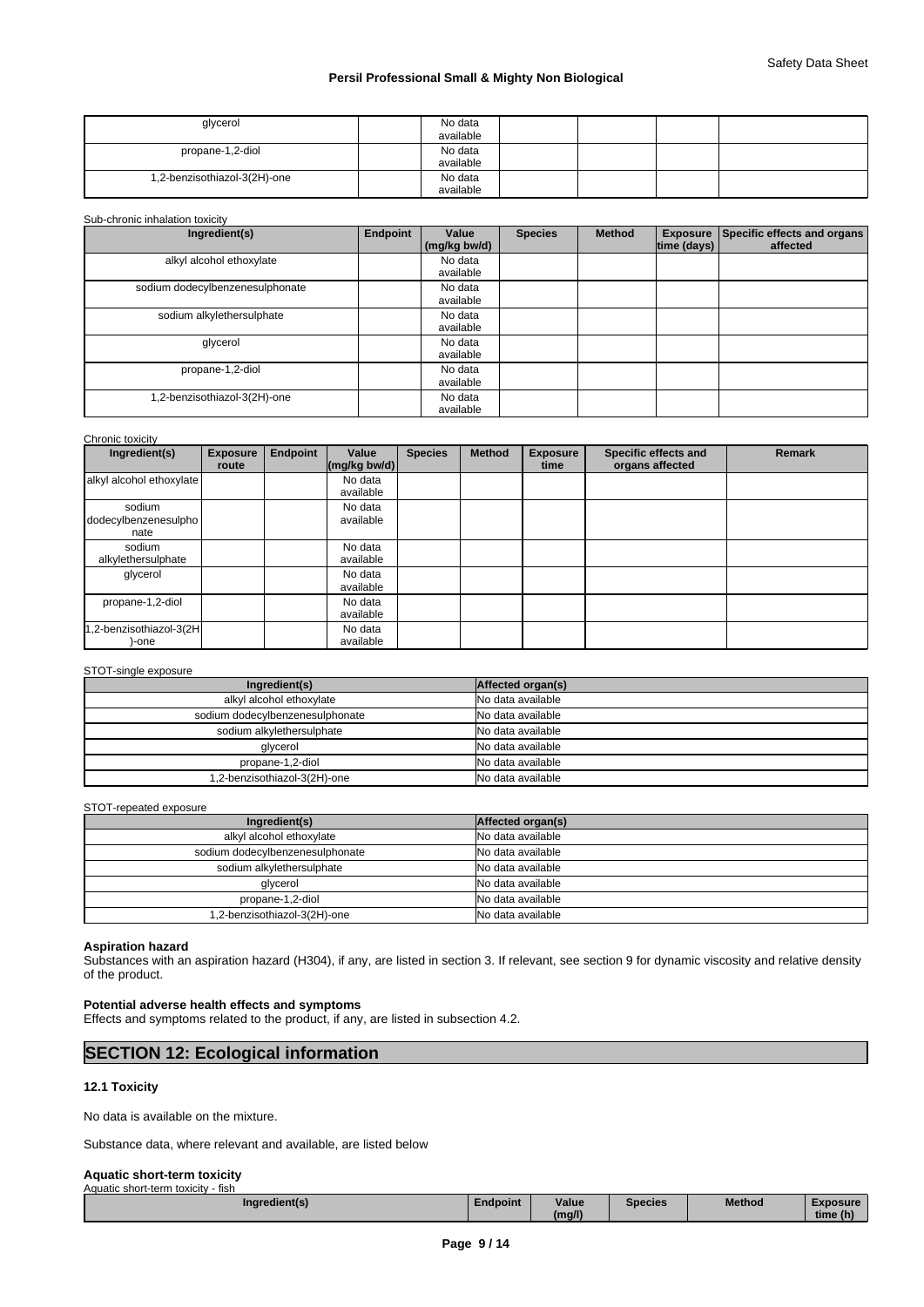| alkyl alcohol ethoxylate        | $LC_{50}$ | $-10$                |                        | Method not given      |    |
|---------------------------------|-----------|----------------------|------------------------|-----------------------|----|
| sodium dodecylbenzenesulphonate |           | No data<br>available |                        |                       |    |
| sodium alkylethersulphate       | $LC_{50}$ | $-10$                | Brachydanio<br>rerio   | OECD 203, semi-static | 96 |
| glycerol                        | $LC_{50}$ | 54000                | Oncorhynchus<br>mykiss | Method not given      | 96 |
| propane-1,2-diol                | $LC_{50}$ | >1000                | Fish                   | Method not given      | 24 |
| 1,2-benzisothiazol-3(2H)-one    |           | No data<br>available |                        |                       |    |

#### Aquatic short-term toxicity - crustacea

| Ingredient(s)                   | Endpoint  | Value<br>(mg/l)      | <b>Species</b>          | <b>Method</b>    | <b>Exposure</b><br>time (h) |
|---------------------------------|-----------|----------------------|-------------------------|------------------|-----------------------------|
| alkyl alcohol ethoxylate        | $EC_{50}$ | 1 - 10               |                         | Method not given |                             |
| sodium dodecylbenzenesulphonate |           | No data<br>available |                         |                  |                             |
| sodium alkylethersulphate       | EC 50     | 1 - 10               | Daphnia                 | OECD 202, static | 48                          |
| glycerol                        | EC 50     | >10000               | Daphnia<br>magna Straus | Method not given | 24                          |
| propane-1,2-diol                | $EC_{50}$ | >100                 | Daphnia                 | Method not given | 48                          |
| .2-benzisothiazol-3(2H)-one     |           | No data<br>available |                         |                  |                             |

| Aquatic short-term toxicity - algae |                 |                      |                            |                     |                             |
|-------------------------------------|-----------------|----------------------|----------------------------|---------------------|-----------------------------|
| Ingredient(s)                       | <b>Endpoint</b> | Value<br>(mg/l)      | <b>Species</b>             | <b>Method</b>       | <b>Exposure</b><br>time (h) |
| alkyl alcohol ethoxylate            | $LC_{50}$       | 1 - 10               |                            | Method not given    |                             |
| sodium dodecylbenzenesulphonate     |                 | No data<br>available |                            |                     |                             |
| sodium alkylethersulphate           | $EC_{50}$       | 7.5                  | Not specified              | DIN 38412, Part 9   | 72                          |
| glycerol                            |                 | No data<br>available |                            |                     | -                           |
| propane-1,2-diol                    | $EC_{50}$       | 24200                | Desmodesmus<br>subspicatus | OECD <sub>201</sub> | 72                          |
| .2-benzisothiazol-3(2H)-one         |                 | No data<br>available |                            |                     |                             |

| Ingredient(s)                   | <b>Endpoint</b> | Value<br>(mg/l)      | <b>Species</b> | <b>Method</b> | <b>Exposure</b><br>time (days) |
|---------------------------------|-----------------|----------------------|----------------|---------------|--------------------------------|
| alkyl alcohol ethoxylate        |                 | No data<br>available |                |               |                                |
| sodium dodecylbenzenesulphonate |                 | No data<br>available |                |               |                                |
| sodium alkylethersulphate       |                 | No data<br>available |                |               | -                              |
| glycerol                        |                 | No data<br>available |                |               | $\overline{\phantom{a}}$       |
| propane-1,2-diol                |                 | No data<br>available |                |               | -                              |
| .2-benzisothiazol-3(2H)-one     |                 | No data<br>available |                |               |                                |

| Impact on sewage plants - toxicity to bacteria |                 |                      |                       |                  |                         |
|------------------------------------------------|-----------------|----------------------|-----------------------|------------------|-------------------------|
| Ingredient(s)                                  | Endpoint        | Value<br>(mg/l)      | <b>Inoculum</b>       | <b>Method</b>    | <b>Exposure</b><br>time |
| alkyl alcohol ethoxylate                       | EC 50           | >100                 |                       | Method not given |                         |
| sodium dodecylbenzenesulphonate                |                 | No data<br>available |                       |                  |                         |
| sodium alkylethersulphate                      | $EC_{10}$       | $300 - 500$          |                       | Method not given | $0.5$ hour(s)           |
| glycerol                                       | $EC_{50}$       | >10000               | Pseudomonas<br>putida | Method not given | 16 hour(s)              |
| propane-1,2-diol                               | EC <sub>0</sub> | > 20000              | Pseudomonas<br>putida | Method not given | 18 hour(s)              |
| 1,2-benzisothiazol-3(2H)-one                   |                 | No data<br>available |                       |                  |                         |

# **Aquatic long-term toxicity** Aquatic long-term toxicity - fish

| Ingredient(s)                   | Endpoint    | Value<br>(mg/l)      | <b>Species</b> | <b>Method</b>       | <b>Exposure</b><br>time | <b>Effects observed</b> |
|---------------------------------|-------------|----------------------|----------------|---------------------|-------------------------|-------------------------|
| alkyl alcohol ethoxylate        |             | No data<br>available |                |                     |                         |                         |
| sodium dodecylbenzenesulphonate |             | No data<br>available |                |                     |                         |                         |
| sodium alkylethersulphate       | <b>NOEC</b> | $0.1 - 0.13$         | Not specified  | Method not<br>qiven | 365 day(s) $\vert$      |                         |
| glycerol                        |             | No data              |                |                     |                         |                         |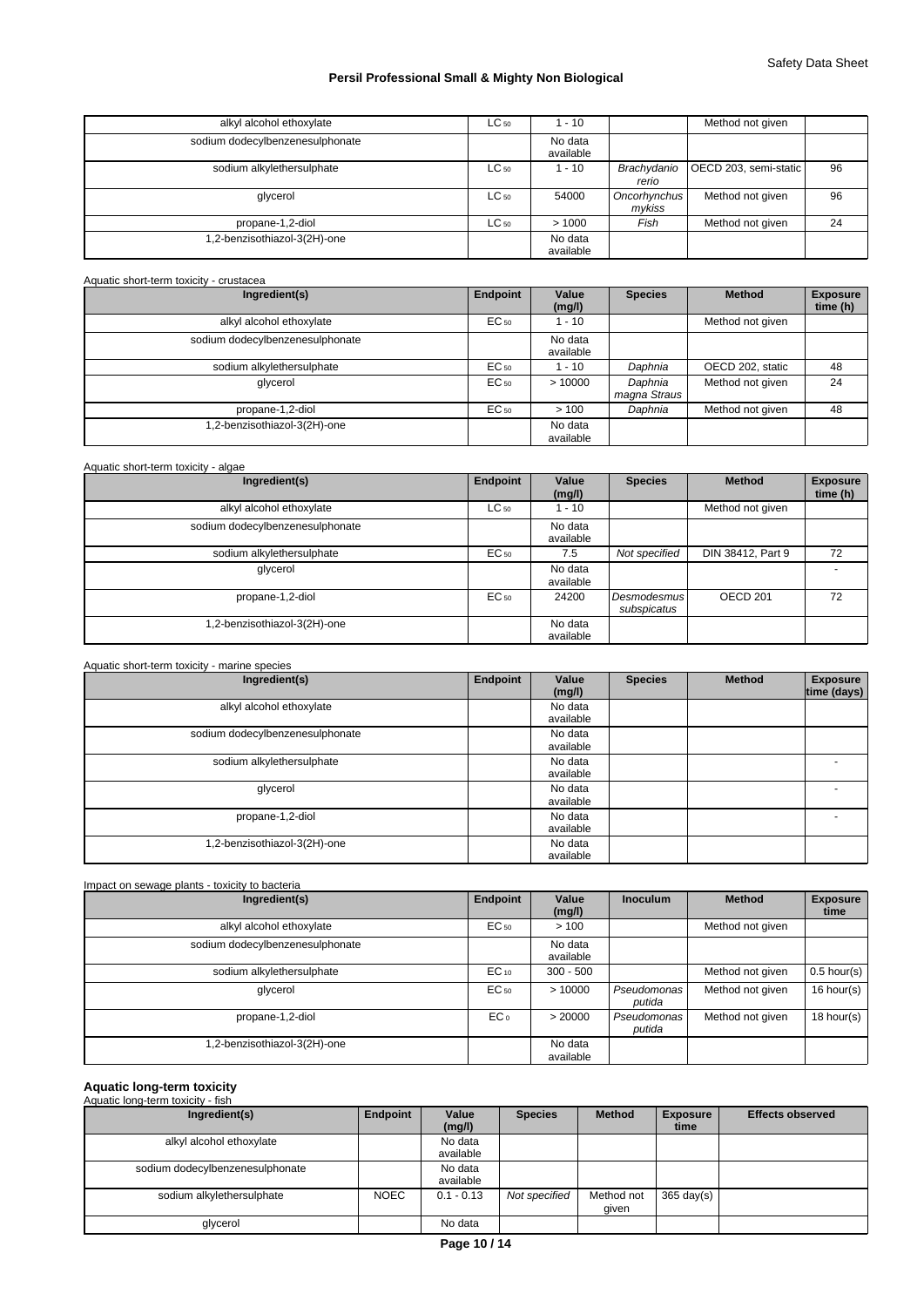|                              | available            |  |  |
|------------------------------|----------------------|--|--|
| propane-1,2-diol             | No data<br>available |  |  |
| 1,2-benzisothiazol-3(2H)-one | No data<br>available |  |  |

## Aquatic long-term toxicity - crustacea

| Ingredient(s)                   | Endpoint    | Value<br>(mg/l)      | <b>Species</b>        | <b>Method</b>       | <b>Exposure</b><br>time | <b>Effects observed</b> |
|---------------------------------|-------------|----------------------|-----------------------|---------------------|-------------------------|-------------------------|
| alkyl alcohol ethoxylate        |             | No data<br>available |                       |                     |                         |                         |
| sodium dodecylbenzenesulphonate |             | No data<br>available |                       |                     |                         |                         |
| sodium alkylethersulphate       | <b>NOEC</b> | $0.18 - 0.72$        | Daphnia sp.           | Method not<br>given | $21$ day(s)             |                         |
| glycerol                        |             | No data<br>available |                       |                     |                         |                         |
| propane-1,2-diol                | <b>NOEC</b> | 13020                | Ceriodaphnia<br>dubia | Method not<br>qiven | 7 day(s)                |                         |
| .2-benzisothiazol-3(2H)-one     |             | No data<br>available |                       |                     |                         |                         |

#### Aquatic toxicity to other aquatic benthic organisms, including sediment-dwelling organisms, if available:

| Ingredient(s)                   | Endpoint    | Value<br>(mg/kg dw<br>sediment) | <b>Species</b> | <b>Method</b>       | <b>Exposure</b><br>time (days) | <b>Effects observed</b> |
|---------------------------------|-------------|---------------------------------|----------------|---------------------|--------------------------------|-------------------------|
| alkyl alcohol ethoxylate        |             | No data<br>available            |                |                     |                                |                         |
| sodium dodecylbenzenesulphonate |             | No data<br>available            |                |                     |                                |                         |
| sodium alkylethersulphate       | <b>NOEC</b> | $0.72 - 0.9$                    |                | Method not<br>given | 3                              |                         |
| glycerol                        |             | No data<br>available            |                |                     |                                |                         |
| propane-1,2-diol                |             | No data<br>available            |                |                     |                                |                         |
| 1,2-benzisothiazol-3(2H)-one    |             | No data<br>available            |                |                     |                                |                         |

# **Terrestrial toxicity** Terrestrial toxicity - soil invertebrates, including earthworms, if available:

| Ingredient(s)             | Endpoint | Value<br>(mg/kg dw<br>soil) | <b>Species</b> | <b>Method</b> | <b>Exposure</b><br>$ time$ (days) $ $ | <b>Effects observed</b> |
|---------------------------|----------|-----------------------------|----------------|---------------|---------------------------------------|-------------------------|
| sodium alkylethersulphate |          | No data<br>available        |                |               | $\overline{\phantom{a}}$              |                         |
| glycerol                  |          | No data<br>available        |                |               | $\overline{\phantom{a}}$              |                         |
| propane-1,2-diol          |          | No data<br>available        |                |               | $\overline{\phantom{a}}$              |                         |

#### Terrestrial toxicity - plants, if available:

| Ingredient(s)             | Endpoint | Value<br>(mg/kg dw<br>soil) | <b>Species</b> | <b>Method</b> | <b>Exposure</b><br> time (days) | <b>Effects observed</b> |
|---------------------------|----------|-----------------------------|----------------|---------------|---------------------------------|-------------------------|
| sodium alkylethersulphate |          | No data<br>available        |                |               |                                 |                         |
| glycerol                  |          | No data<br>available        |                |               | $\sim$                          |                         |
| propane-1,2-diol          |          | No data<br>available        |                |               |                                 |                         |

#### Terrestrial toxicity - birds, if available:

| Ingredient(s)             | Endpoint | Value     | <b>Species</b> | <b>Method</b> | <b>Exposure</b><br> time (days) | <b>Effects observed</b> |
|---------------------------|----------|-----------|----------------|---------------|---------------------------------|-------------------------|
| sodium alkylethersulphate |          | No data   |                |               | - -                             |                         |
|                           |          | available |                |               |                                 |                         |
| glycerol                  |          | No data   |                |               | - -                             |                         |
|                           |          | available |                |               |                                 |                         |
| propane-1,2-diol          |          | No data   |                |               |                                 |                         |
|                           |          | available |                |               |                                 |                         |

### Terrestrial toxicity - beneficial insects, if available:

| Ingredient(s)             | Endpoint | Value<br>(mg/kg dw<br>soil) | <b>Species</b> | <b>Method</b> | <b>Exposure</b><br> time (days) | <b>Effects observed</b> |
|---------------------------|----------|-----------------------------|----------------|---------------|---------------------------------|-------------------------|
| sodium alkylethersulphate |          | No data<br>available        |                |               |                                 |                         |
| glycerol                  |          | No data<br>available        |                |               | $\overline{\phantom{a}}$        |                         |
| propane-1,2-diol          |          | No data                     |                |               | $\overline{\phantom{0}}$        |                         |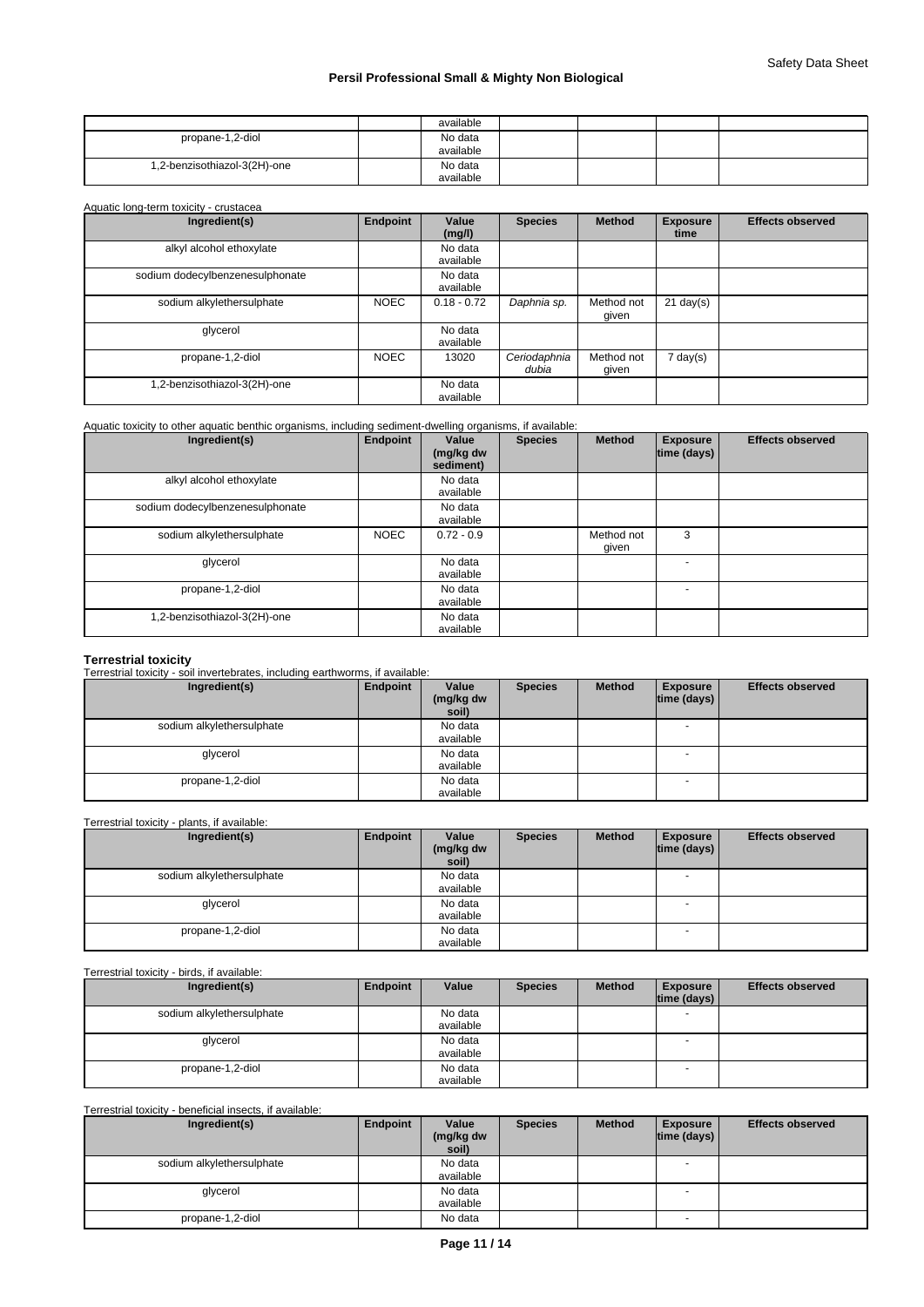|  | $\sim$ $\sim$<br>available |  |  |
|--|----------------------------|--|--|
|  |                            |  |  |

| Terrestrial toxicity - soil bacteria, if available: |  |  |
|-----------------------------------------------------|--|--|
|                                                     |  |  |

| Ingredient(s)             | Endpoint | Value<br>(mg/kg dw<br>soil) | <b>Species</b> | <b>Method</b> | <b>Exposure</b><br> time (days) | <b>Effects observed</b> |
|---------------------------|----------|-----------------------------|----------------|---------------|---------------------------------|-------------------------|
| sodium alkylethersulphate |          | No data<br>available        |                |               | $\overline{\phantom{0}}$        |                         |
| glycerol                  |          | No data<br>available        |                |               | $\overline{\phantom{0}}$        |                         |
| propane-1,2-diol          |          | No data<br>available        |                |               | $\overline{\phantom{a}}$        |                         |

#### **12.2 Persistence and degradability**

**Abiotic degradation**

Abiotic degradation - photodegradation in air, if available:

Abiotic degradation - hydrolysis, if available:

Abiotic degradation - other processes, if available:

#### **Biodegradation**

Ready biodegradability - aerobic conditions

| Ingredient(s)                   | <b>Inoculum</b> | Analytical<br>method | DT 50                  | <b>Method</b> | <b>Evaluation</b>                      |
|---------------------------------|-----------------|----------------------|------------------------|---------------|----------------------------------------|
| alkyl alcohol ethoxylate        |                 |                      |                        |               | Readily biodegradable                  |
| sodium dodecylbenzenesulphonate |                 |                      |                        |               | No data available                      |
| sodium alkylethersulphate       |                 |                      | > 60 % in 28<br>day(s) | OECD 301B     | Readily biodegradable                  |
| glycerol                        |                 |                      | 60% in 28 day(s)       |               | Method not given Readily biodegradable |
| propane-1,2-diol                |                 |                      | > 70 % in 28<br>day(s) | OECD 301A     | Readily biodegradable                  |
| 1,2-benzisothiazol-3(2H)-one    |                 |                      |                        |               | No data available                      |

Ready biodegradability - anaerobic and marine conditions, if available:

Degradation in relevant environmental compartments, if available:

The surfactant(s) contained in this preparation complies(comply) with the biodegradability criteria as laid down in Regulation (EC) No. 648/2004 on detergents. Data to support this assertion are held at the disposal of the competent authorities of the Member States and will be made available to them, at their direct request or at the request of a detergent manufacturer.

#### **12.3 Bioaccumulative potential**

Partition coefficient n-octanol/water (log Kow)

| Ingredient(s)                   | Value             | <b>Method</b>    | <b>Evaluation</b>                 | <b>Remark</b> |
|---------------------------------|-------------------|------------------|-----------------------------------|---------------|
| alkyl alcohol ethoxylate        | No data available |                  |                                   |               |
| sodium dodecylbenzenesulphonate | No data available |                  |                                   |               |
| sodium alkylethersulphate       | $0.95 - 3.9$      | Method not given | Low potential for bioaccumulation |               |
| glycerol                        | $-1.76$           | Method not given | No bioaccumulation expected       |               |
| propane-1,2-diol                | $-1.07$           | Method not given | No bioaccumulation expected       |               |
| 1,2-benzisothiazol-3(2H)-one    | No data available |                  |                                   |               |

Bioconcentration factor (BCF)

| Ingredient(s)                          | Value             | <b>Species</b> | <b>Method</b> | <b>Evaluation</b> | <b>Remark</b> |
|----------------------------------------|-------------------|----------------|---------------|-------------------|---------------|
| alkyl alcohol ethoxylate               | No data available |                |               |                   |               |
| sodium<br>dodecylbenzenesulpho<br>nate | No data available |                |               |                   |               |
| sodium<br>alkylethersulphate           | No data available |                |               |                   |               |
| glycerol                               | No data available |                |               |                   |               |
| propane-1,2-diol                       | No data available |                |               |                   |               |
| 1,2-benzisothiazol-3(2H<br>-one        | No data available |                |               |                   |               |

#### **12.4 Mobility in soil**

Adsorption/Desorption to soil or sediment

| Ingredient(s)                   | <b>Adsorption</b><br>coefficient<br>Log Koc | <b>Desorption</b><br>coefficient<br>Log Koc(des) | <b>Method</b> | Soil/sediment<br>type | <b>Evaluation</b>                                   |
|---------------------------------|---------------------------------------------|--------------------------------------------------|---------------|-----------------------|-----------------------------------------------------|
| alkyl alcohol ethoxylate        | No data available                           |                                                  |               |                       | Potential for mobility in soil,<br>soluble in water |
| sodium dodecylbenzenesulphonate | No data available                           |                                                  |               |                       |                                                     |
| sodium alkylethersulphate       | No data available                           |                                                  |               |                       |                                                     |
| glycerol                        | No data available                           |                                                  |               |                       | Potential for mobility in soil,<br>soluble in water |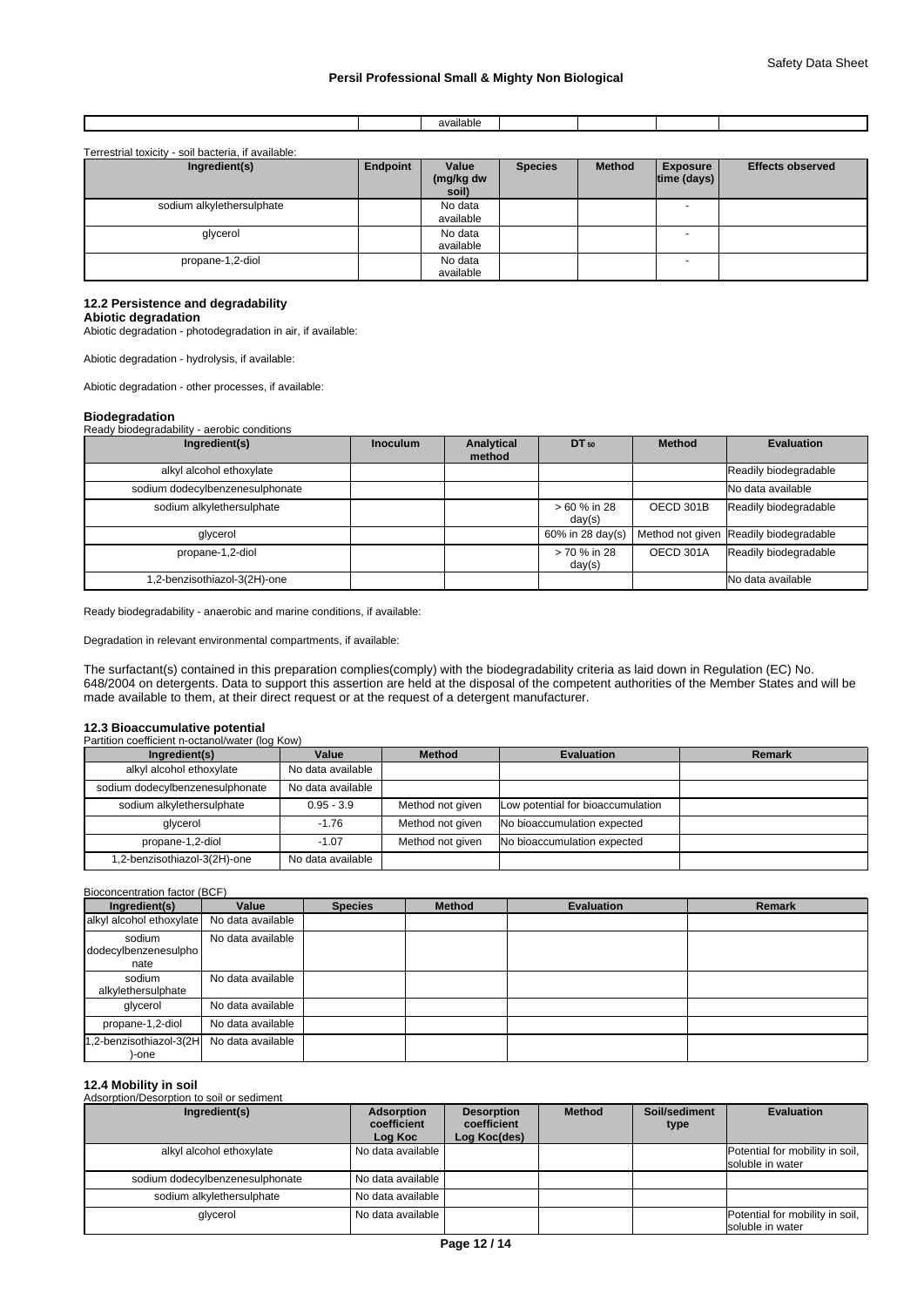| 1.2-diol<br>propane-1                | ' No data available |  | Potential for mobility in soil,<br>Isoluble in water |
|--------------------------------------|---------------------|--|------------------------------------------------------|
| one-(2H)-one-(2H)-chenzisothiazol-3. | No data available   |  |                                                      |

#### **12.5 Results of PBT and vPvB assessment**

Substances that fulfill the criteria for PBT/vPvB, if any, are listed in section 3.

#### **12.6 Other adverse effects**

No other adverse effects known.

### **SECTION 13: Disposal considerations**

| <b>European Waste Catalogue:</b> | material is suitable for energy recovery or recycling in line with local legislation. |
|----------------------------------|---------------------------------------------------------------------------------------|
| <b>Empty packaging</b>           | 20 01 29* - detergents containing dangerous substances.                               |
| <b>Recommendation:</b>           | Dispose of observing national or local regulations.                                   |
| Suitable cleaning agents:        | Water, if necessary with cleaning agent.                                              |

# **SECTION 14: Transport information**

#### **ADR, RID, ADN, IMO/IMDG, ICAO/IATA**

- **14.1 UN number:** Non-dangerous goods
- **14.2 UN proper shipping name:** Non-dangerous goods
- **14.3 Transport hazard class(es):** Non-dangerous goods
- Class:

**14.4 Packing group:** Non-dangerous goods

**14.5 Environmental hazards:** Non-dangerous goods

**14.6 Special precautions for user:** Non-dangerous goods

**14.7 Transport in bulk according to Annex II of MARPOL 73/78 and the IBC Code:** The product is not transported in bulk tankers.

### **SECTION 15: Regulatory information**

**15.1 Safety, health and environmental regulations/legislation specific for the substance or mixture**

**Authorisations or restrictions (Regulation (EC) No 1907/2006, Title VII respectively Title VIII):** Not applicable.

| Ingredients according to EC Detergents Regulation 648/2004 |           |  |
|------------------------------------------------------------|-----------|--|
| anionic surfactants, non-ionic surfactants                 | $5 - 15%$ |  |
| phosphonates, polycarboxylates, soap                       | < 5%      |  |
| perfumes, optical brighteners, Benzisothiazolinone         |           |  |

#### **15.2 Chemical safety assessment**

A chemical safety assessment has not been carried out on the mixture

# **SECTION 16: Other information**

*The information in this document is based on our best present knowledge. However, it does not constitute a guarantee for any specific product features and does not establish a legally binding contract*

**SDS code:** MSDS7995 **Version:** 07.0 **Revision:** 2015-10-18

#### **Reason for revision:**

This data sheet contains changes from the previous version in section(s):, 2, 3, 9, 11, 12, 16

#### **Full text of the R, H and EUH phrases mentioned in section 3:**

- H302 Harmful if swallowed. • H315 - Causes skin irritation.
- H317 May cause an allergic skin reaction.
- H318 Causes serious eye damage.
- H330 Fatal if inhaled
- H400 Very toxic to aquatic life.
- H411 Toxic to aquatic life with long lasting effects.
- H412 Harmful to aquatic life with long lasting effects.
- R22 Harmful if swallowed.
- R23 Toxic by inhalation.  $\cdot$  R38 - Irritating to skin.
- R41 Risk of serious damage to eyes.
- R43 May cause sensitisation by skin contact.